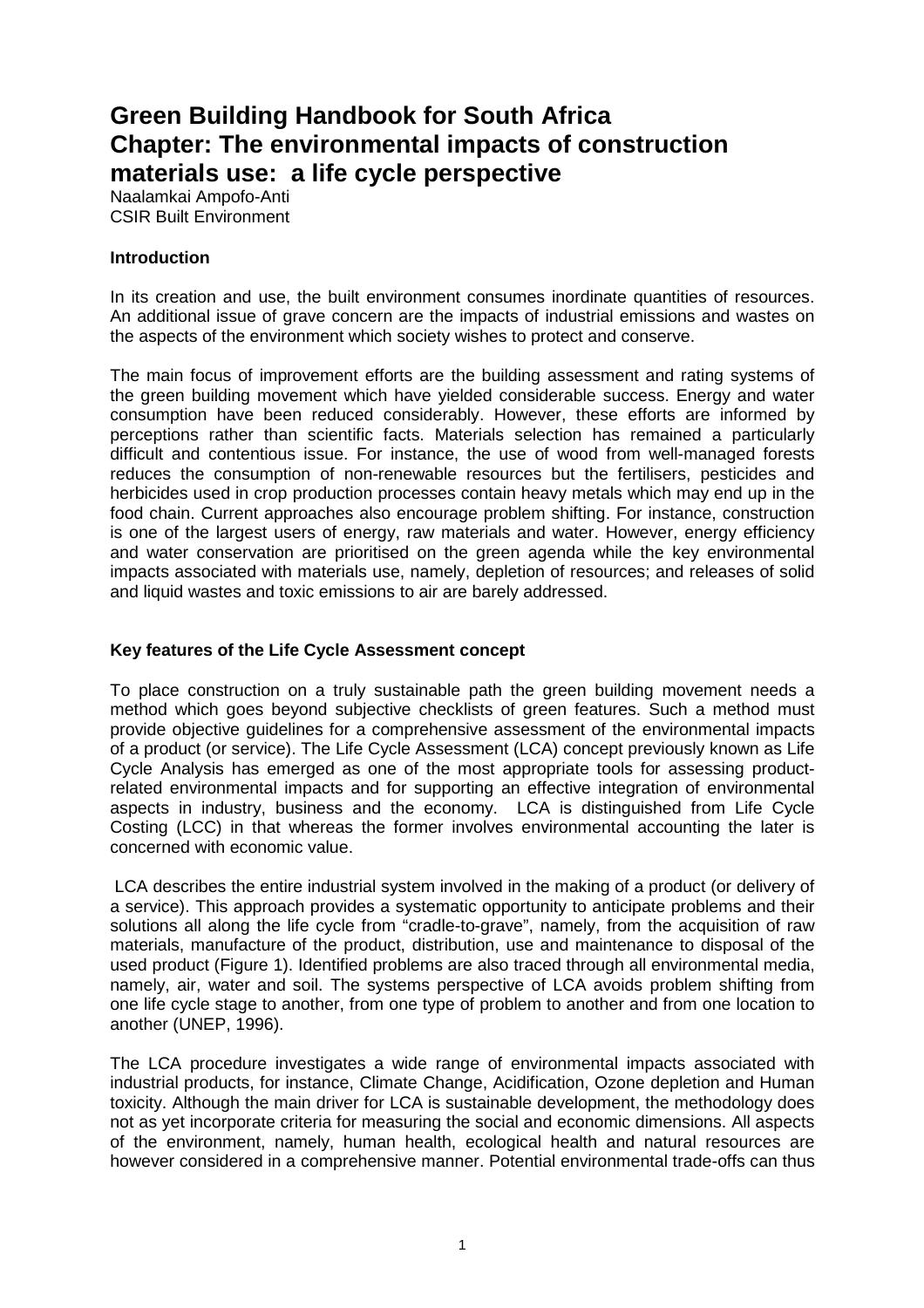be identified and assessed. The LCA procedure is standardised under the ISO 14040 subseries Environmental Management Life Cycle Assessment.



**Figure 1: The generic life cycle stages of an industrial system (Source: USEPA, 2006)** 

## **Applications of Life Cycle Assessment**

The first LCA study was commissioned by the Coca Cola Company in 1969. The study compared glass and plastic coke bottles by quantifying the raw materials and energy used, and the releases to the environment from the manufacturing process for each container. The study resulted in a switch in packaging from glass to plastic bottles. The development and spread of applications was possibly driven by public concerns over the limitations of raw materials and energy resources arising from the seminal Limits to Growth (1972) and the Oil Crisis of the 1970s. The concept has become well-known and is used in various ways by a wide range of societal actors including economic regions, national governments, industry, business, NGOs and consumers to integrate environmental concerns into economic activity.

More recently, the United Nations Environment Programme (UNEP) and the Society for Environmental Toxicology and Chemistry (SETAC) launched the UNEP/SETAC Life Cycle Initiative to encourage new applications of the LCA concept through Life Cycle Thinking (LCT) and Life Cycle Management (LCM). The essence of LCT is that key actors in a product value chain cannot strictly limit their responsibilities to those phases of the life cycle of a product, process or activity in which they are directly involved. National governments and other regulatory bodies in the developed countries are increasingly leveraging their purchasing power through new environmental policy instruments rooted in LCT to reduce the life cycle environmental impacts of industry and business. A notable example of this trend is the European Union's (EU) Integrated Product Policy (IPP).

 Life Cycle Management is an integrated framework of concepts, programmes and techniques for improving organisations and their respective goods and services. A key application of LCM in the context of the EU is the environmental design of products known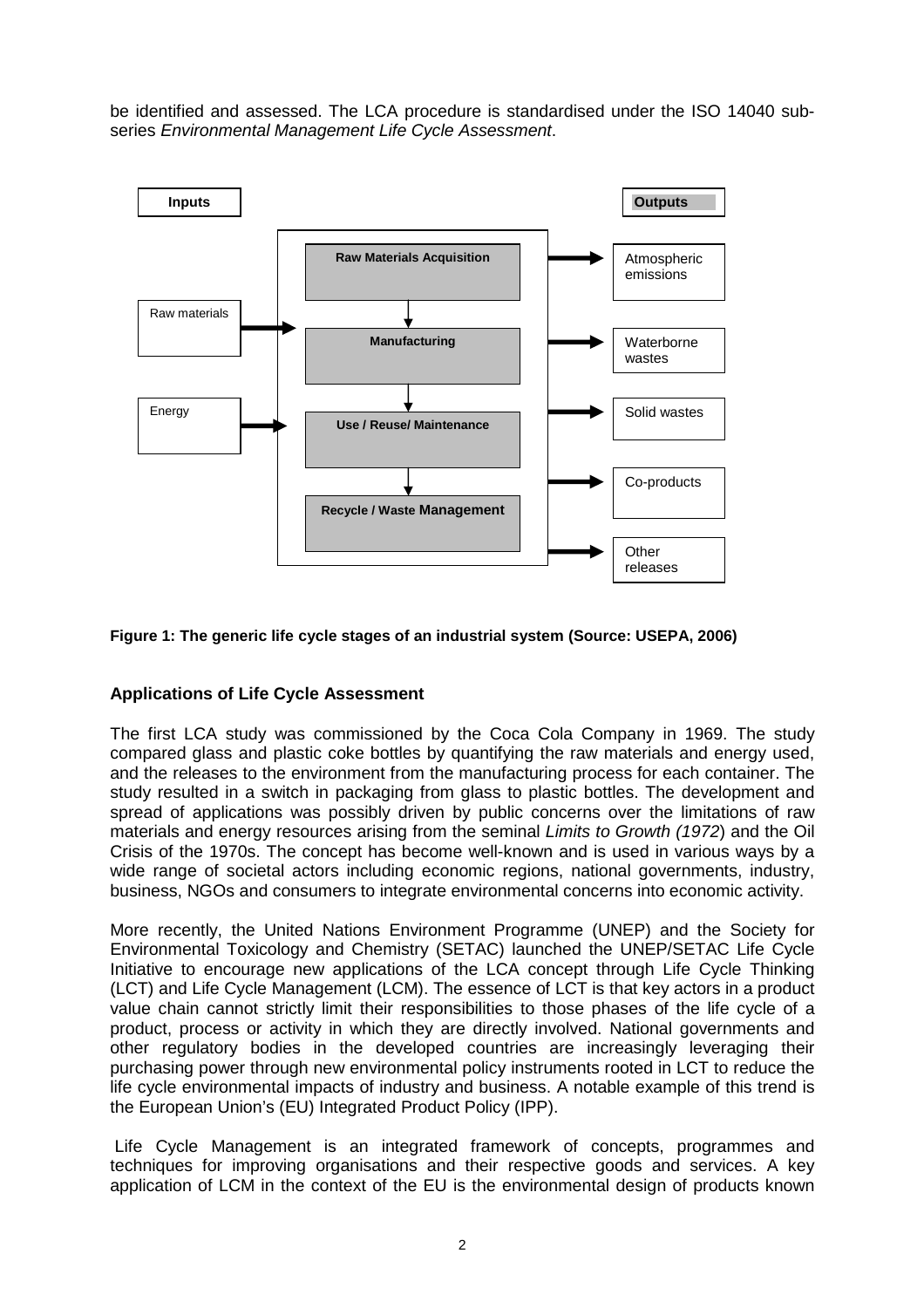variously as Eco-design or Design for Environment (DfE). Typically, companies respond to the new, LCA-based policies, for instance, the EU's end-of-vehicle life policy or Germany's Extended Producer Responsibility (EPR) by designing their products for ease of disassembly, ease of recycling and free of hazardous substances and materials. Industry sectors currently applying new LCA-based approaches to "green" their supply chains include the electronic, electrical and chemical sectors and vehicle manufacturers.

The development of design and decision-support tools has become an important area for LCA applications in the construction industry. Construction-specific tools which have been developed for ease of use by non-LCA experts comprise building rating and certification systems, whole building tools and tools for assessment of construction materials and construction components. The building rating and certification systems are distinguished from well-known rating systems such as LEED in that they focus on true environmental performance measures which include but are not limited to acidification, climate change, ozone depletion, human and ecological toxicity and resource depletion. A whole building tool is applied at the concept design stage to the building in its entirety or to an assembly. The aim is to compare how substituting different materials and components in a design affects its overall environmental impacts. Tools for assessment of construction materials and components are applied at the specification stage of a project to guide the final selection of materials and components which have the least environmental impacts. All tools incorporate generic inventory datasets which are representative of average technology in the given region or nation. To avoid uncertainty of results, datasets need to be localised prior to international use.

| <b>Tool</b>                                     | <b>Country</b> | <b>Comments</b>                                                                                                                                                                               |  |  |  |
|-------------------------------------------------|----------------|-----------------------------------------------------------------------------------------------------------------------------------------------------------------------------------------------|--|--|--|
| <b>Material and component tools</b>             |                |                                                                                                                                                                                               |  |  |  |
| <b>BEES</b>                                     | <b>USA</b>     | Combines LCA and life cycle costing (LCC).<br>Includes both brand-specific and generic data.                                                                                                  |  |  |  |
| <b>LCAiT</b>                                    | Sweden         | Streamlined LCA tool for product designers and<br>manufacturers.                                                                                                                              |  |  |  |
| TAKE-LCA                                        | Finland        | LCA tool for comparison of HVAC products,<br>including energy content of the product and energy<br>consumption.                                                                               |  |  |  |
| <b>Whole building tools</b>                     |                |                                                                                                                                                                                               |  |  |  |
| Athena Environmental Impact<br>Estimator (EIE). | Canada/USA     | All of these tools use data and incorporate building<br>systems that are specific to the country or regions                                                                                   |  |  |  |
| BRI LCA (energy and CO2)                        | Japan          | for which they were designed.                                                                                                                                                                 |  |  |  |
| EcoQuantum                                      | Netherlands    |                                                                                                                                                                                               |  |  |  |
| Envest                                          | United Kingdom |                                                                                                                                                                                               |  |  |  |
| <b>Green Guide to Specifications</b>            | United Kingdom |                                                                                                                                                                                               |  |  |  |
| <b>LISA</b>                                     | Australia      |                                                                                                                                                                                               |  |  |  |
| LCADesign (under                                | Australia      |                                                                                                                                                                                               |  |  |  |
| development)                                    |                |                                                                                                                                                                                               |  |  |  |
| <b>Rating and certification systems</b>         |                |                                                                                                                                                                                               |  |  |  |
| <b>BRFFAM</b>                                   | United Kingdom | Uses LCA results from whole building tools                                                                                                                                                    |  |  |  |
| GBTool                                          | International  | Experimental platform that accepts LCA results or<br>performs rudimentary LCA calculation using built-in<br>calculators.                                                                      |  |  |  |
| Green Globes                                    | Canada/USA     | Assigns a high percentage of resource use credits<br>based on evidence that a design team has<br>conducted LCA using a recognised whole building<br>or material and component assessment tool |  |  |  |

| Table 1: Construction-specific LCA tools (adapted from Trusty & Horst, 2005) |
|------------------------------------------------------------------------------|
|------------------------------------------------------------------------------|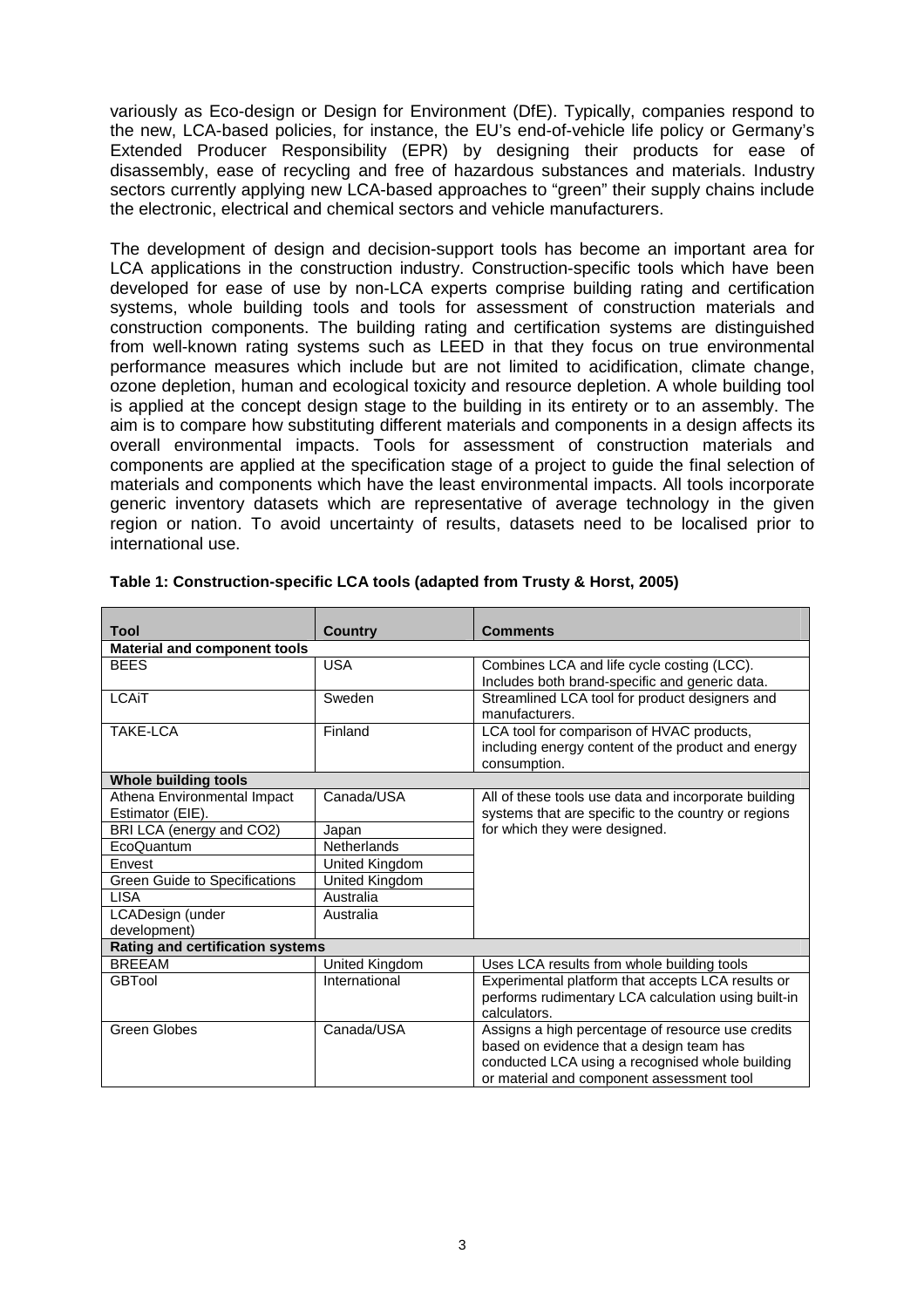#### **Construction materials and the environmental impacts of built facilities**

The primary application of LCA in the built environment professions is to inform design decisions, in particular, provide quantitative data to guide the selection of construction material, construction component and building system combinations which will reduce the life cycle environmental impacts of a built facility. While the decisions made throughout the building life cycle will influence the impact it can have on the environment, materials choices made in the pre-use phase commit the major environment impacts which occur in the use phase. Environmental concerns, for instance potential contributions to Climate Change must therefore be addressed side by side with more traditional concerns such as thermal comfort, health, safety, cost and maintenance from the planning and design stages. Studies have shown that the opportunities to reduce the environmental impacts of a built facility decrease substantially after the pre-use phase (Lloyd et al, 2005). A barrier to incorporation of environmental concerns is however the time required for exploring various options to capitalise on the environmental benefits; and the initial cost of the building is typically higher (Janssen, 1999).

| <b>Material</b><br>extraction<br>and<br>processing                                                                                                     | $\mathbf{z}$<br><b>Construction</b><br>material<br>fabrication                                                                                                 | 3<br>On-site<br>construction                                                                                                                                           | 4<br><b>Facility</b><br>operation<br>and<br>maintenance                                                                                | 5<br>End-of-life                                                                 |
|--------------------------------------------------------------------------------------------------------------------------------------------------------|----------------------------------------------------------------------------------------------------------------------------------------------------------------|------------------------------------------------------------------------------------------------------------------------------------------------------------------------|----------------------------------------------------------------------------------------------------------------------------------------|----------------------------------------------------------------------------------|
| Forest products<br>coal and<br>petroleum,<br>plastic<br>products.<br>natural gas,<br>iron, copper,<br>zinc,<br>aluminium.<br>sand, stone,<br>limestone | Timber<br>products,<br>fibreboard.<br>cellulose<br>products, steel,<br>aluminium<br>frames.<br>appliances,<br>wire, paint,<br>solvents, plate<br>glass, carpet | Foundation and<br>site earthwork,<br>concrete<br>pouring,<br>structural<br>framing,<br>roofing.<br>mechanical and<br>electrical<br>systems,<br>painting and<br>cleanup | Space and<br>water heating,<br>space cooling,<br>appliances,<br>lighting<br>Facility<br>improvement<br>and<br>maintenance<br>materials | Stripping<br>reusable<br>materials,<br>knock-down,<br>site clearing,<br>disposal |
|                                                                                                                                                        | <b>PRE-USE PHASE</b>                                                                                                                                           |                                                                                                                                                                        | <b>USE-PHASE</b>                                                                                                                       | <b>EOL</b>                                                                       |

#### **Figure 2: The generic life cycle stages of a built facility (adapted from Keoleian et al, 2001)**

## **Pre-use phase environmental impacts**

The pre-use phase of the building life cycle may account for 10-20% (Keoleian et al, 2001; Adalberth et al, 2001) of the total life cycle environmental impacts of a built facility. This phase of the life cycle is dominated by environmental impacts due to the extraction and processing of raw materials, construction materials production, transportation in between processes and on-site installation of materials.

The extraction of virgin raw materials from the earth contributes to a loss of biodiversity and destroys natural habitats. Large portions of forests are cleared each year, resulting in the extinction of 20 000 species a year (Edwards, 2002). The creation of timber products for use in the construction sector is responsible for most of this loss. Extraction activity such as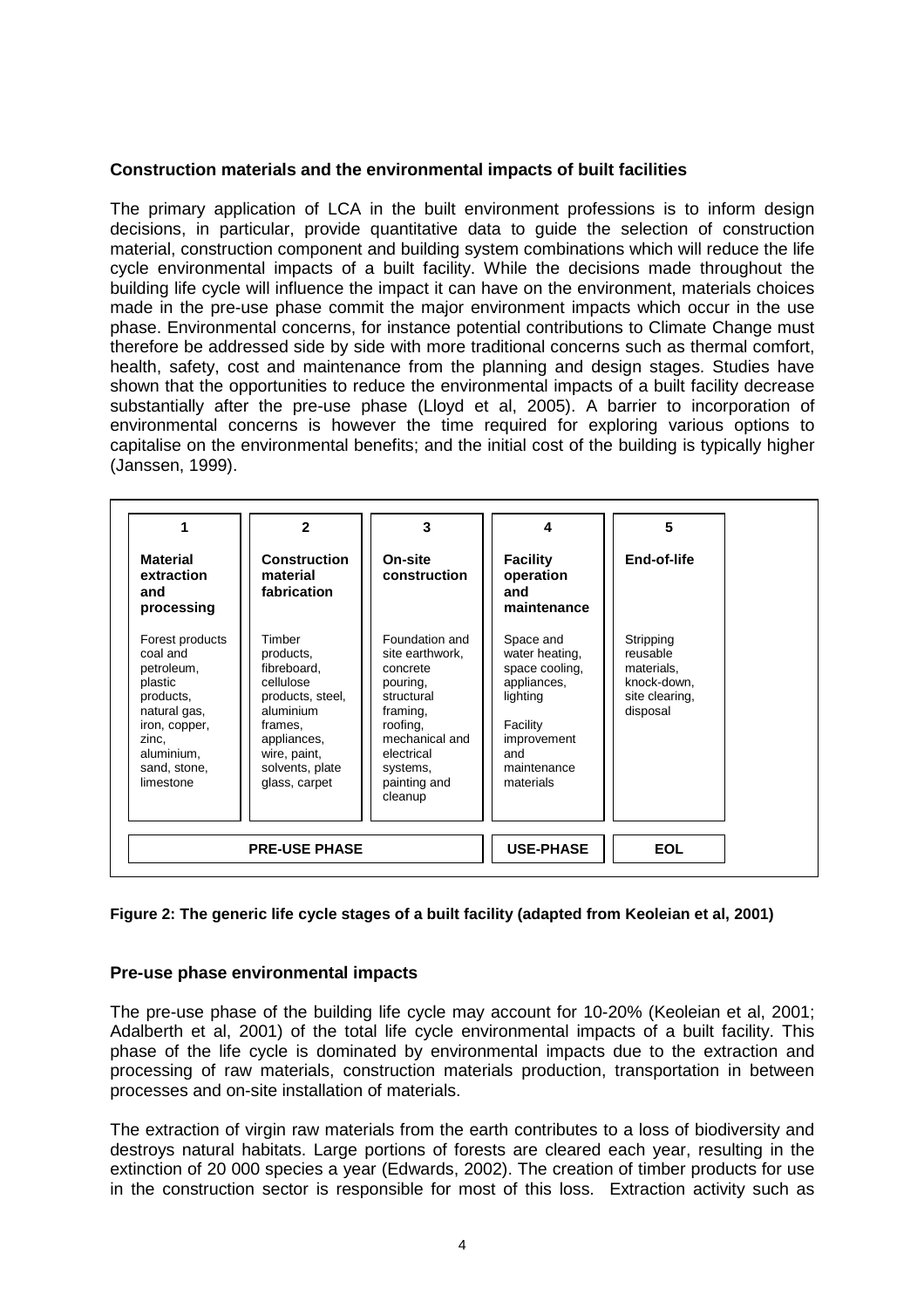mining, growing/harvesting quarrying and felling is a source of air pollutants, solid waste, polluted water run-off and noise, vibration and odour. The processing of raw materials, for instance, copper and zinc ores may result in emissions of toxic substances which can enter the food chain – it is estimated that the body of the average person today carries several hundreds of chemicals that were not present in previous generations.

The fabrication of construction materials from virgin raw materials is an energy intensive process. However using embodied energy as a basis for green materials selection overlooks significant energy related impacts which occur in the use phase. Energy consumption releases the air pollutants carbon dioxide and sulphur dioxide which contribute to Climate Change and Acidification respectively. Embodied energy, which is the energy used in the processing of raw materials as well as the fabrication and installation of materials in a built facility (Treloar, 2001) is therefore widely cited when considering impacts due to construction materials use. However, in reality, a construction material forms an integral part of a building system, component or assembly and environmental performance must be measured at the systems level (Graveline, 2005). In a review of 100 material LCAs the European Commission concluded that LCA comparisons performed at the materials level provided misleading results. Further to this, LCA literature has established the dominant role of use phase energy consumption in the total environmental impacts of a built facility thus providing a logical basis for building designers to focus their efforts more on selecting materials which will contribute to energy efficiency in the use phase and less on issues around embodied energy. For instance, heavy walls (bricks, concrete) are higher in embodied energy. However, the high mass is a critical component which is used to advantage in passive building design leading to long-term savings in energy consumption during the use phase of a building.

The focus on embodied energy may also mask the presence of toxic substances in the construction materials life cycle. For instance, factory workers in the brick production sector may continue to suffer from working environment problems such as hearing impairment and respiratory problems despite successful cuts in energy consumption. Similarly, efforts to reduce the environmental impacts of concrete are focussed on energy efficiency strategies. However, in the production of concrete heavy metals are emitted which can potentially damage ecosystems and enter the human food chain.

The environmental impacts of the on-site construction life cycle stage comprise transportation of materials to site, use of construction equipment on site, use of energy in materials installation processes and the transportation of construction waste to a landfill (Junnila et al, 2006). Transportation, equipment use and energy use contribute to Climate Change and Acidification. Of additional concern are toxic emissions of carbon monoxide and particulate matter which reflects the dust common to construction sites.

## **Use phase environmental impacts**

The use phase may account for 70-90% (Keoleian et al, 2001; Adalberth et al, 2001) of the total life cycle environmental impacts of a built facility. The environmental impacts of the use phase are primarily due to energy consumption for purposes of heating, cooling, lighting and operating domestic or commercial appliances; and materials use for purposes of facilities maintenance/upkeep. In the area of building and construction LCAs there is consensus that use phase impacts are dominated by energy consumption, Climate Change and Acidifying emissions.

There is a strong correlation between materials used for the building envelope and intensity of impacts. A study compared three homes of equal floor area designed primarily in wood, steel and concrete over the first 20 years of their lifespan. Relative to the wood design, the steel and concrete designs (Wood Promotion Council, 2006):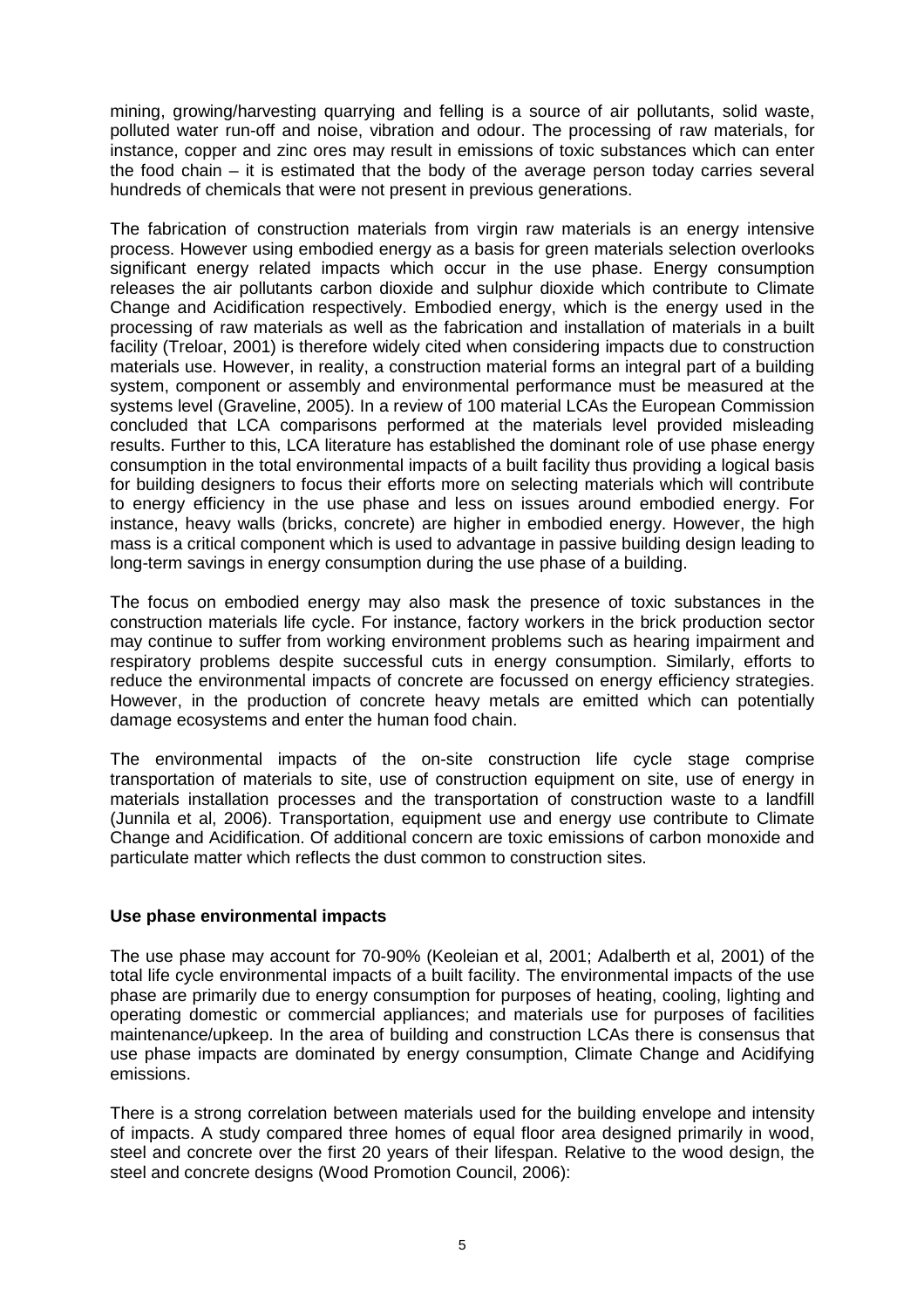- Release 24% and 47% more air pollutants
- **Emit 34% and 81% more greenhouse gases**
- Consume 26% and 57% more energy.

The contribution of a material to use phase impacts is directly related to the quantities used during construction and maintenance. Due to the very large quantities used the three categories of construction materials which contributed the most to environmental impacts measured during the use phase of 25 commercial buildings located in Hong Kong were concrete, steel reinforcement and the combination of plaster, render and screed (Chau et al, 2006). The contributions of these top three to total environmental impacts varied between 46- 65%.

#### **Table 2: Environmental impacts of commercial buildings - the ten most influential building materials (adapted from Chau et al, 2006)**

| Ranking | <b>Building material</b>   | %<br>contribution to<br>overall<br>environmental impacts of building |
|---------|----------------------------|----------------------------------------------------------------------|
|         | Concrete                   | 21.3                                                                 |
| 2       | Reinforcing bar            | 16.0                                                                 |
| 3       | Galvanised steel           | 11.4                                                                 |
| 4       | Plaster, render and screed | 10.9                                                                 |
| 5       | Tiles                      | 7.6                                                                  |
| 6       | <b>Stones</b>              | 5.2                                                                  |
| 7       | Aluminium                  | 5.0                                                                  |
| 8       | Structural steel           | 4.3                                                                  |
| 9       | Access floor panel         | 4.1                                                                  |
| 10      | Stainless steel            | 4.1                                                                  |

The extent of environmental impact of a material has nothing to do with its contribution to the total weight of a built facility. In the Hong Kong study building services components such as power cables and busbar trunking accounted for about 27% of environmental impacts but typically contributed only 2% to building weight. The severity of impacts was attributed to the presence of copper which has a very high environmental impact per kilogramme. In contrast to this finding, concrete accounted for 14% of impacts but on the average contributed 74% of building weight.

#### **Table 3: Environmental impacts of commercial buildings – the ten most influential building services components (adapted from Chau et al, 2006)**

| Ranking        | <b>Building service system or component</b>                    | % contribution to overall environmental<br>impacts of building |
|----------------|----------------------------------------------------------------|----------------------------------------------------------------|
|                | Power cable                                                    | 25.2                                                           |
| 2              | Busbar trunking or busduct                                     | 24.1                                                           |
| $\overline{3}$ | Chiller                                                        | 5.7                                                            |
| $\overline{4}$ | Air conditioning ductworks,<br>fittings<br>and<br>insulation   | 5.6                                                            |
| 5              | Chilled water systems including pipework,<br>excluding chiller | 4.6                                                            |
| 6              | Mcb and mccb distribution board                                | 4.4                                                            |
| $\overline{7}$ | Sprinkler systems including pipework                           | 3.8                                                            |
| 8              | AHUs/PAUs                                                      | 3.8                                                            |
| 9              | Submain conduits and trunking                                  | 2.8                                                            |
| 10             | Luminaries                                                     | 2.4                                                            |

Construction materials which need frequent replacement can contribute significantly to use phase environmental impacts. Built facilities have a service life which is a function of design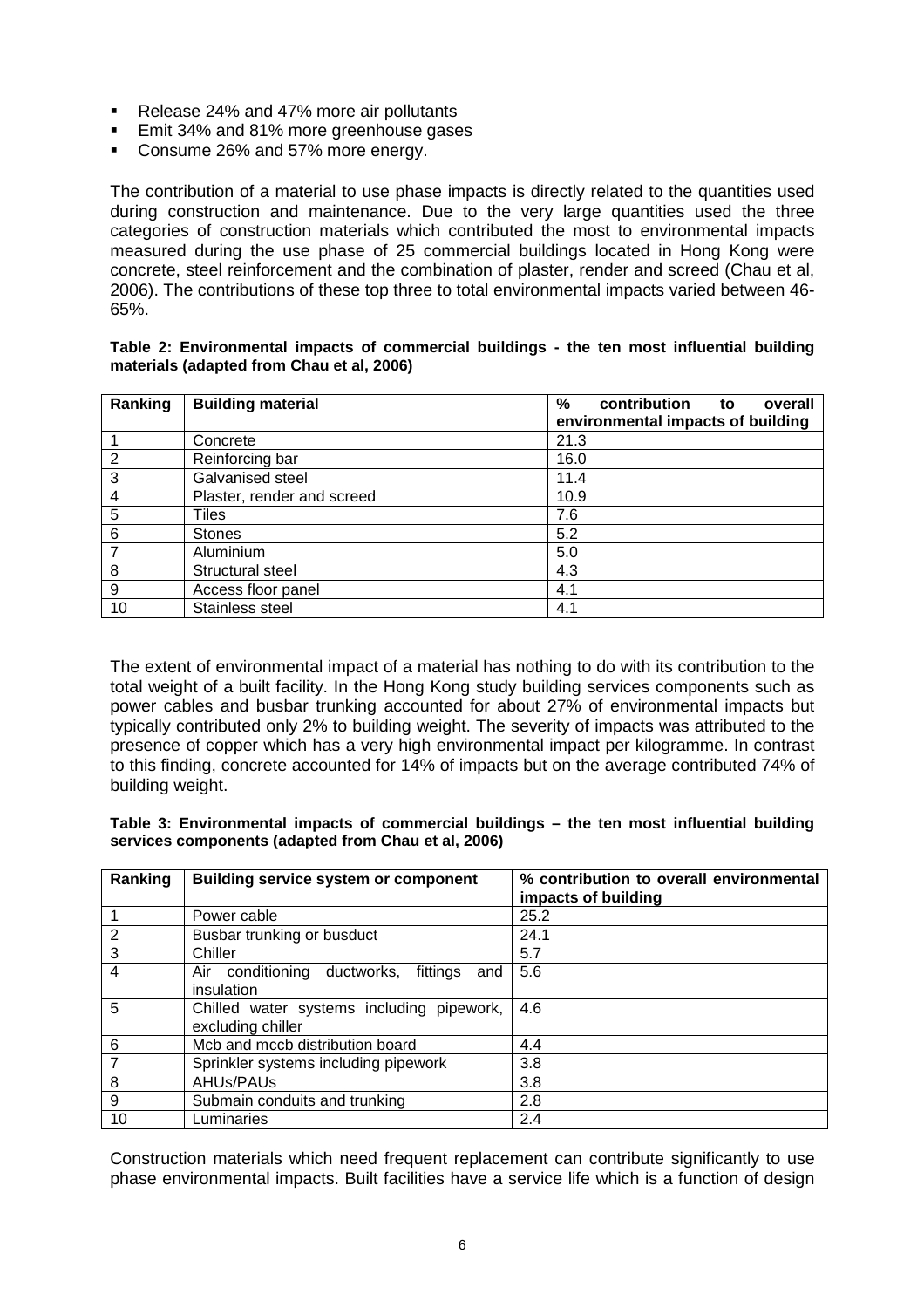and material durability. The service life of a facility is typically specified in the range of 50-100 years and reflects the durability of structural elements which do not require replacement. In contrast to this, the total impact due to non-structural elements is substantially increased due frequent replacement. In the Hong Kong study non-structural elements, for instance, carpets were found to have impacts 1.4 to 1.6 times higher than structural elements when assessed over a service life of 50 years. The replacement of materials and components, such as interior furnishings also accounted for up to 33% of total environmental impacts assessed over a 50 year lifespan. Similarly, a comparative LCA of various commercial roofing systems concluded that relative to a building with a 75-year service life, a roof assembly with a 15 year life expectancy had roughly four times the Climate Change impacts of the roof with a 30-year life expectancy (Graveline, 2005). Selection of replacement materials and assemblies during the use phase of a facility is therefore as important as the selection process in the pre-use phase.

## **End-of-life phase**

When assessed in the context of a whole building LCA, end-of-life activities, namely, the use of demolition equipment and the transportation of demolition waste to landfills contribute marginally to the total life cycle environmental impacts of a built facility (Junnila et al, 2006; Adalberth et al, 2001). However, in the context of waste disposal it is apparent that the endof-life management of construction materials contrasts sharply with the principles of sustainable development. Globally, construction consumes at least 40% of all raw materials extracted from nature - due to the conventional open loop industrial system, virtually the same quantity of materials end up in landfills worldwide as construction and demolition (C&D) waste (Koroneos et al, 2006). The rates of resource extraction are estimated to be substantially higher than nature's capacity to replenish stocks, thus the high rates of disposal by landfill give great cause for concern. The embodied energy of millions of tonnes of C&D waste discarded annually represents potential energy savings for the benefit of future generations. The ever growing landfills contribute to land competition, in particular, conflicts in respect of agricultural land and conservation and protection of natural habitats.

Other large industry sectors, notably, vehicle, electronics and chemical manufacturing have already made significant progress by adopting closed loop industrial systems which divert waste away from landfills and into reuse and recycling. A closed loop industrial system optimises materials use and avoids pollution because by convention, the environmental impacts due to secondary materials (reuse and recycling) are considered to be nil as the impacts are assigned to the primary (raw) material. Increasingly, the adoption of closed loops is moving from voluntary to mandatory as nations respond to the 2002 World Summit on Sustainable Development (WSSD) call to create a "life cycle economy". A key aspect of the new, LCA-based policy environment which has implications for C&D waste management is the concept of "product take back" or extended producer responsibility (EPR) which make producers responsible for their products after their useful lives. The success of loop closing in industry is however premised on a shift in design mentality. A product needs to be deliberately redesigned for disassembly to facilitate recovery of potentially reusable or recyclable parts (Schultmann et al, 2007). To further increase waste recovery efficiency the energy value of residual materials may be recovered by incineration or combustion.

Green building rating and certification systems make provision for construction materials optimisation, for instance, LEED awards credits for deconstruction, recycling or reuse of building components at end-of-life. However, green buildings are not designed for disassembly and many construction materials are difficult to recycle. Construction also has a history of cheap resources and low waste disposal costs (Kibert et al, 2000). Thus in the absence of environmental policy interventions such as EPR the rates of recycling and reuse of construction materials is low and is driven by economic value rather than product stewardship, for instance, steel and concrete are subject to high rates of recycling and timber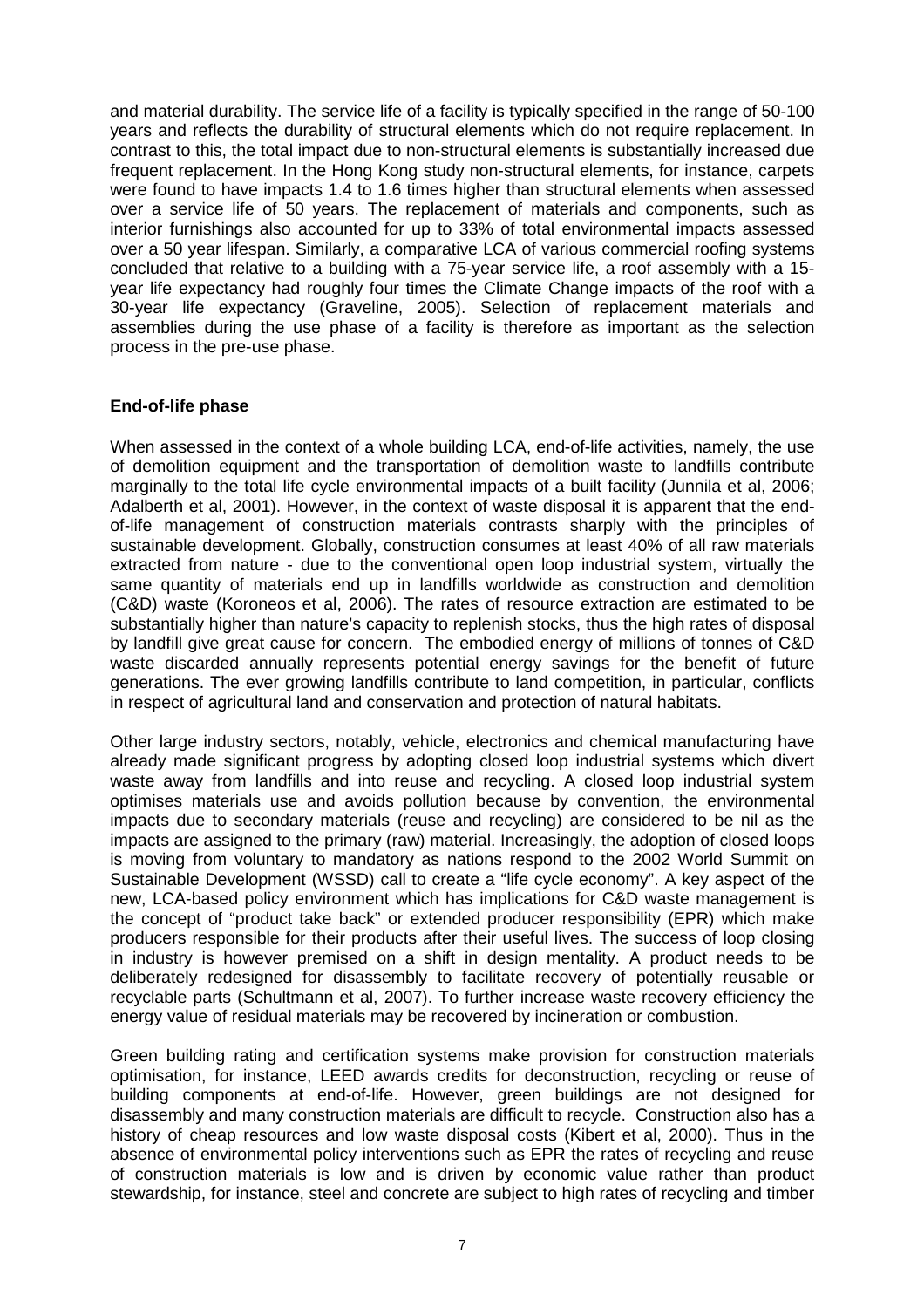beams are frequently reused. Closing the construction materials loop is dependent on a paradigm shift in the entire construction supply chain. Manufacturers of construction materials, components and building systems on the one hand and building teams on the other hand would need to apply DfE principles to allow disassembly and reuse or recycling of materials and components.

The green construction materials selection process is a complex process requiring major shifts in approach to the planning, design, operation and disposal of built facilities. In the context of the green building movement there is a tendency to simplify this process by selecting materials on the basis of a single environmental attribute or on the basis of perceived rather than actual environmental benefits. The essence of LCA is that it captures the full life cycle profile of a construction material on the basis of objective data thus facilitating well informed decisions which can increase the environmental performance of built facilities.

## **References**

ADALBERTH, K., ALMGREN, A. and HOLLERIS PETERSEN, E., 2001. Life-cycle assessment of four multi-family buildings. International Journal of Low Energy and Sustainable Buildings, **2**, pp. 1-21.

CHAU, C.K, YIK, F.W.H, HUI, W.K., LUI H.C. and YU H.K. 2006. Environmental impacts of building materials and building services components for commercial buildings in Hong King. Journal of Cleaner Production. 15(18), pp. 1840-1851

EDWARDS, B., 2002. Rough guide to sustainability. 1 edn. London: RIBA Publications.

GRAVELINE, S.P. 2005. LCA's role in the manufacture of construction materials. Retrieved from www.BDCnetwork.com November 2006.

JANSSEN, M., 1999. The LCA study of Stadium Australia, built for the 2000 Olympic Games in Australia and completed in 1999. Retrieved from http://buildlca.rmit.edu.au/casestud/stadium/Stadium.html on 23 January 2007.

JUNNILA, S., HORVATH, A. and GUGGEMOS, A.A., 2006. Life Cycle Assessment of office buildings in Europe and the United States. Journal of Infrastructure Systems, 12(1), pp. 10- 17.

KEOLEIAN, G. A., BLANCHARD, S and REPPE, P. 2001. Life-cycle energy, costs and strategies for improving a single family house. Journal of Industrial Ecology, 4(2), pp. 135-156.

KORONEOS, C. and DOMPROS, A. 2006. Environmental assessment of brick production in Greece. Building and Environment. 42 (2007), pp. 2114-2123.

KIBERT, C.J., SENZIMAR, J and GUY, B. 2001. Construction ecology and metabolism: natural system analogues for a sustainable built environment. Construction Management and Economics 18(8), pp. 903-916.